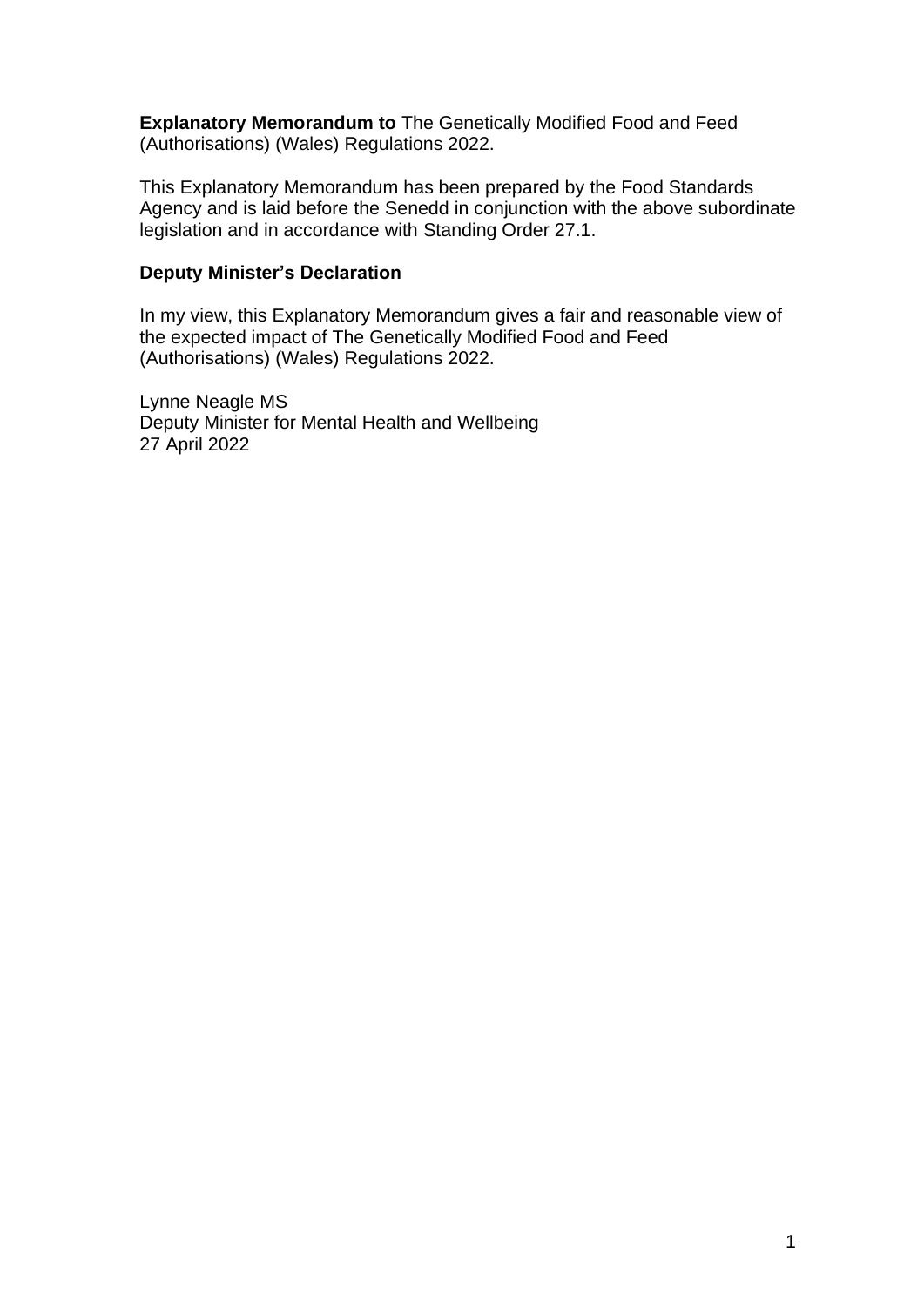# **PART 1**

## **1. Description**

- 1. The purpose of this instrument is to authorise the placing on the market of nine genetically modified organisms (GMOs) for food and feed uses, thus allowing them to be distributed and available on the market in Wales. The named GMOs are referred to in the Statutory Instrument.
- 2. This instrument provides for the conditions of the authorisation, under which the nine GMOs may be used in Wales.

## **2. Matters of special interest to the Legislation, Justice and Constitution Committee**

- 3. The GB feed industry has expressed concerns to the Department for the Environment, Food and Rural Affairs (Defra) about supply risks due to the war in Ukraine. Ukraine had been a major exporter of maize before the war, and without that supply, industry is seeking other alternatives. As eight of the nine GMOs authorised by the Deputy Minister for Mental Health and Wellbeing in March are maize products, the FSA intends to ensure legislation authorising the products comes-into-force as soon as possible. The instrument (and the corresponding statutory instrument for England) will come-into-force on 20<sup>th</sup> May.
- 4. The corresponding Scottish statutory instrument will come into force on 31 May. Authorisations of GMOs are valid for ten years. Due to the market access principles of the UK internal market act, the nine GMOs will be able to be marketed across GB from 20 May until their authorisation expires ten years after the coming-into-force date in Scotland.

## **3. Legislative background**

- 5. Regulated products are food and feed products which require authorisation before being placed on the market $1$ .
- 6. As of 1 January 2021, Great Britain (GB) has been responsible for the risk assessment and authorisation of regulated food and feed products.
- 7. In Wales, the Food Standards Agency (FSA) is responsible for risk assessing regulated food and feed products, whilst the Welsh Ministers (as the 'appropriate authority' in relation to Wales) make decisions on authorisations.

 $<sup>1</sup>$  Regulated products include: extraction solvents, feed additives, feed for particular nutritional</sup> purposes (PARNUTS), feed detoxification processes, flavourings, food contact materials, food additives, food enzymes, genetically modified food and feed, novel foods and smoke flavourings.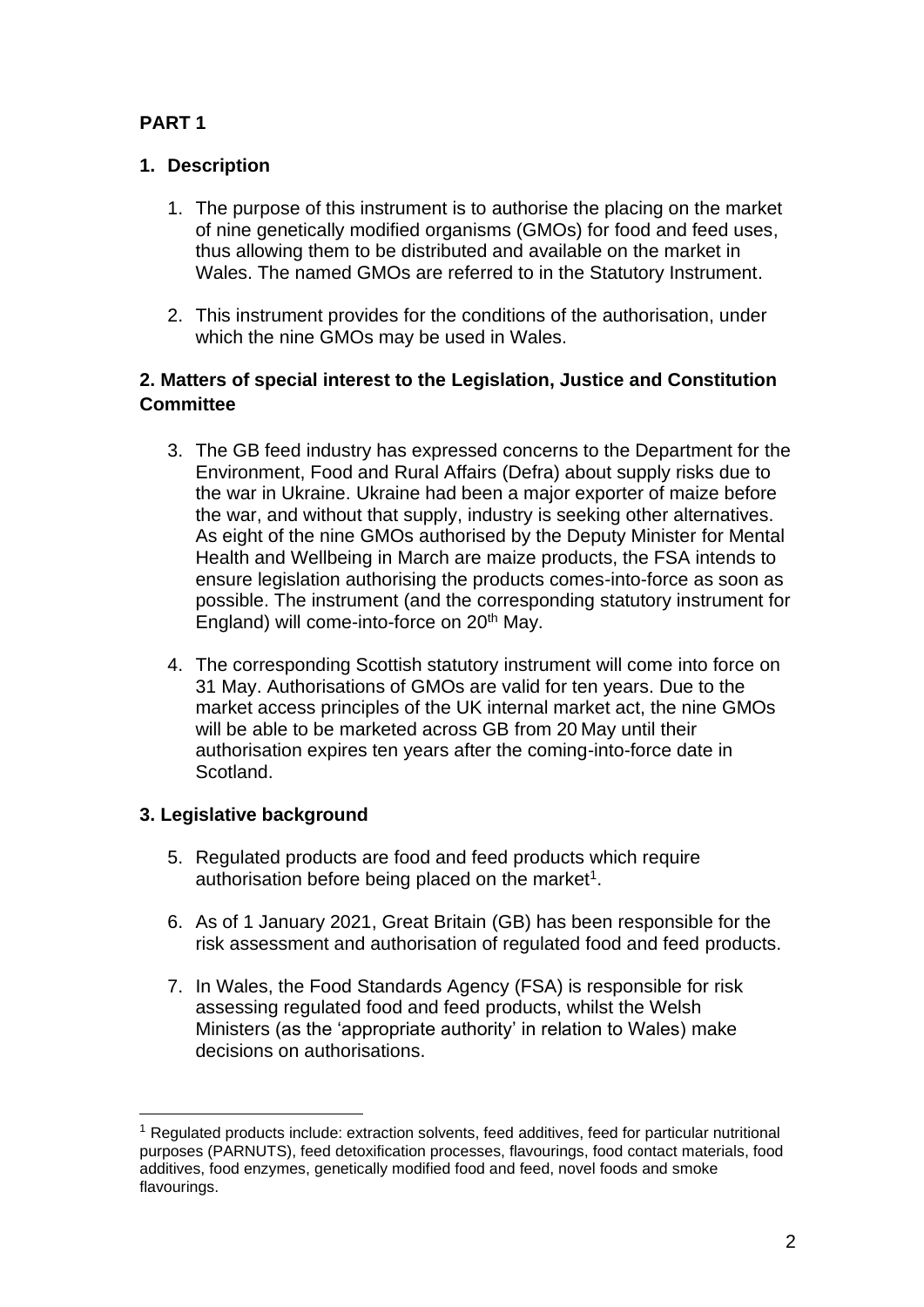- 8. The legislative framework for authorising GMOs for food and feed uses is contained within retained Regulation (EC) No. 1829/2003 on Genetically Modified Food and Feed. Authorisations are valid for ten years. After this period, authorisation holders may apply to renew the authorisation for continued marketing.
- 9. The FSA, on behalf of the Welsh Ministers, will update the register of authorised GM food and feed, as required by Article 7(4) of retained Regulation 1829/2003.
- 10.This instrument is subject to the negative resolution procedure.

### **4. Purpose and intended effect of the legislation**

- 11.The purpose of the instrument is to authorise, in relation to Wales, the placing on the market of nine GMOs for food and feed uses.
- 12.The nine GMOs consist of both new (4) and renewal (4) GM Maize applications and one new GM Soybean application. The authorisations are for food and food ingredients and animal feed containing, consisting of or produced from the GMOs as well as other products containing or consisting of the GMOs. There is no proposal to authorise the GMOs for cultivation.
- 13.Whilst it was a Member State, the UK accepted the assessments of the European Food Safety Authority (EFSA) in support of authorisations for regulated food and feed products. Since the end of the transition period, the FSA and Food Standards Scotland (FSS) have adopted the same technical guidance, governance, and quality assurance processes to make independent GB risk assessments. Where EFSA, prior to the end of the transition period, evaluated an application for a product for which an application has also now been made to GB, FSA/FSS have decided to make use of the EFSA risk assessment, where this is appropriate, in forming its own independent opinion.
- 14.All nine GMOs have received a positive risk assessment opinion from the FSA. The European Food Safety Authority risk assessments produced in relation to the applications for the nine products while the UK was part of the EU were reviewed by the FSA Science, Evidence and Research Directorate (SERD) to ensure appropriateness for GB. All nine GMOs have since been authorised for use as food/feed in the European Union/Northern Ireland. The proposed terms of authorisation in Wales are the same as those under which the food and feed products are authorised in the EU/NI.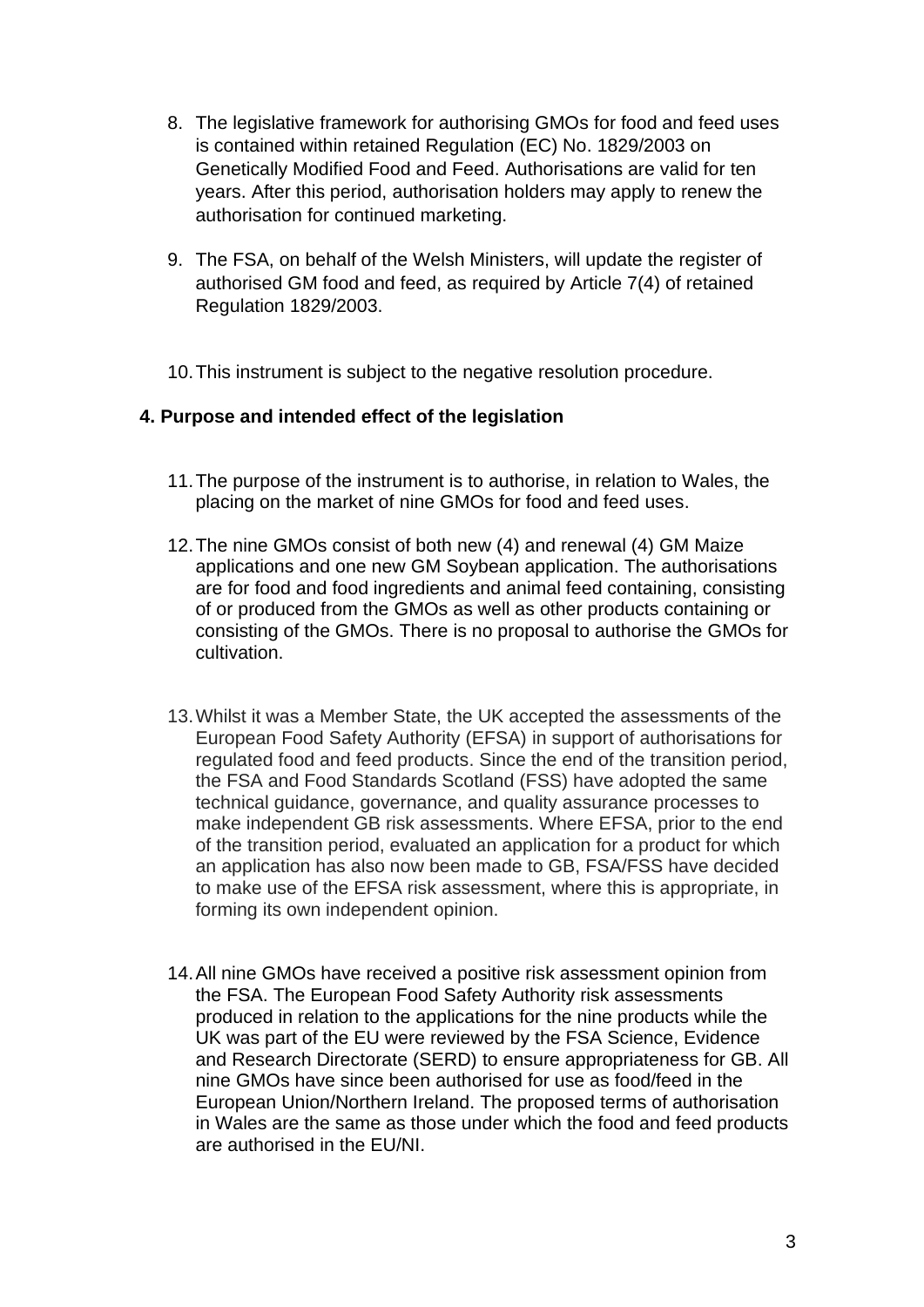- 15.This instrument applies in relation to Wales.
- 16.Corresponding legislation is being made in relation to England and Scotland.

### **5. Consultation**

- 17.On 30 November 2021 the FSA launched a three-country wide consultation on other legitimate factors relevant to the nine GMOs for food and feed uses (Wales, England and Northern Ireland). Formal public consultation took place for eight weeks, ending on 25 January 2022. A parallel consultation was also launched by Food Standards Scotland (FSS) during this time.
- 18.A total of 112 responses were received to the FSA (76) and FSS (36) consultations. Both consultations attracted responses from industry, nongovernmental organisations (NGOs) and individuals. Out of the 76 FSA responses, nine were in favour of authorisation and 67 were against. All but one of the respondents were based in the UK. Out of the 36 FSS responses, three were in support and 33 were opposed to authorisation. Two respondents submitted to both the FSA and FSS consultation; both of these responses were from individuals and were negative.
- 19.Out of the 76 FSA respondents, two were based in Wales. NFU Cymru (who have an estimated 15,000 members) were in favour of the authorisations citing no safety concerns, and that the availability of these crops as part of a balanced diet for Welsh Livestock is important. The response also noted a large proportion of NFU Cymru members rely on imported protein feed containing GMO maize and soya products to provide animals with optimal nutrition while maintaining economically viable businesses and that any disruption to global trade in feed ingredients and products will impact farm businesses and, ultimately, consumers.
- 20.The second response, which was negative, was received from an individual business in Wales with concerns regarding environmental impacts, and insect welfare in the countries in which the crops are grown, crop resistance to pesticides and they cited awareness of independent organisations that have criticised EFSA's risk assessments. FSS consultation received a negative response from an organic farmer in Aberystwyth, who advocated for food production without the need of chemical or genetic manipulation.
- 21.Stakeholder concerns were thoroughly considered and addressed by FSA/FSS. FSA GM Policy officials sought advice from the FSA Science, Evidence and Research Directorate (SERD) to review scientific responses provided on the FSA/FSS opinion. Discussions were held on a four-nation basis (FSA in Wales, England and NI, and FSS), in line with the provisional Food and Feed Safety and Hygiene Common Framework, to address any potential concerns.